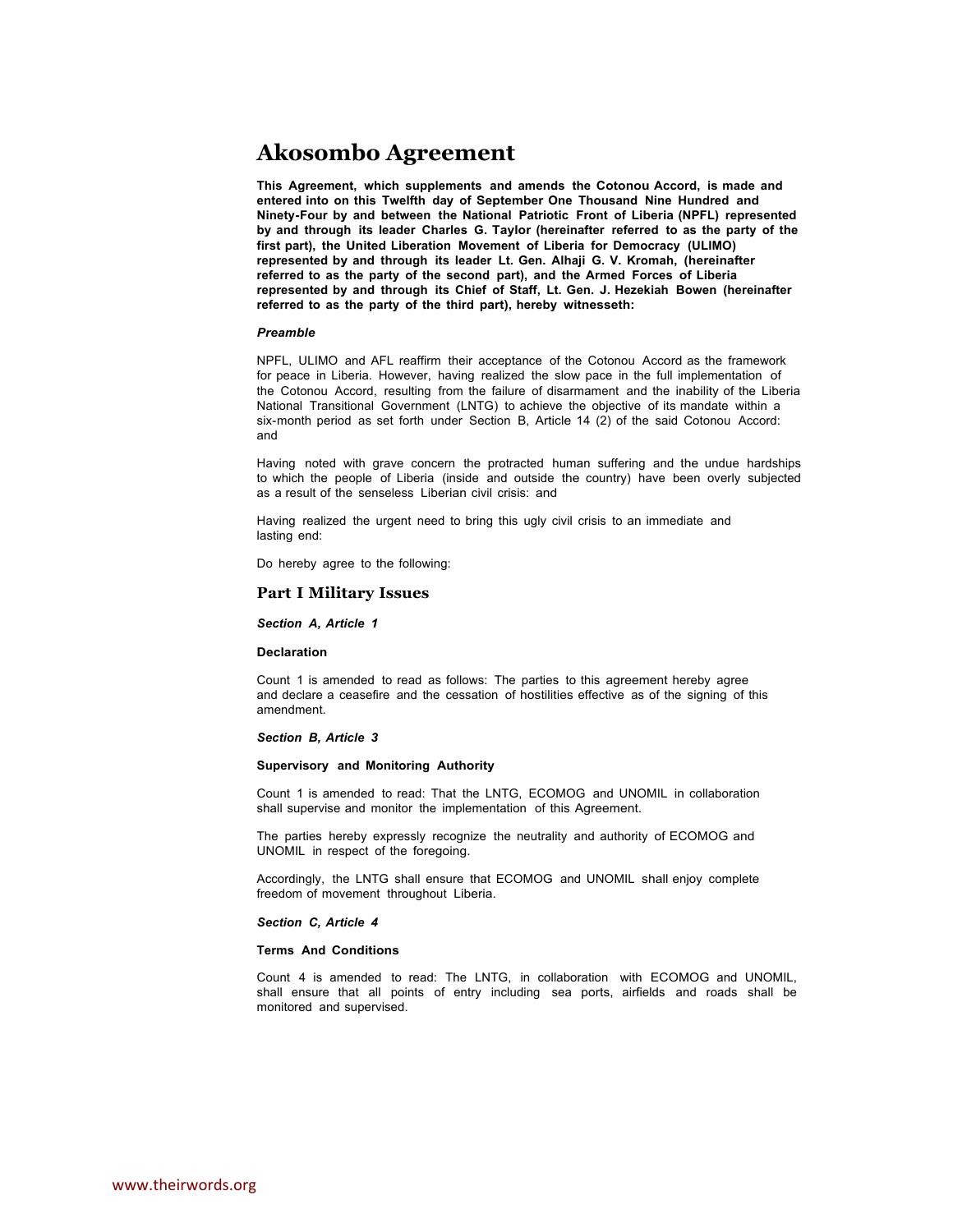Count 5 is amended to read: The warring parties shall undertake to disengage and move to designated assembly points within the time frame in the schedule to be attached to this document.

Count 6: That the LNTG shall enter into a Status of Forces Agreement with ECOWAS within 30 days from the signing of this Agreement.

Count 7: That the existing Status of Mission Agreement already executed with United Nations (UNOMIL) is herein incorporated by reference and is applicable.

#### *Section D, Article 5*

#### **Acts of Violation**

Count 2 is amended to read: The following acts shall constitute violations of the Agreement:

Sub -Section (b): Any change or improvement of existing positions aimed at acquiring territory.

Sub -Section (c): Any deliberate discharge (whether with conventional or unconventional weapons) against the position of any warring party by another, or firing at any individual or property or any seizure or abduction of individuals and properties.

Sub -Section (f): While the right to communication shall not be abridged, any proven use of communication devices, facilities or propaganda designed to incite or having the effect of inciting hostilities between any of the warring parties,

Sub -Section (h): Obstruction of the implementation of any of the provisions of the Agreement by any party and/or individual.

Sub -Section (i): Harassments, intimidations, or attacks upon any official of the LNTG, relief organizations, ECOMOG, UNOMIL, Ceasefire Violations Committee as well as individuals.

Sub -Section (j): Obstruction of the activities or the LNTG, ECOMOG, UNOMIL and the Ceasefire Violation Committee.

Sub -Section (k): The facilitation or creation of new or splinter armed groups. To this end, any individual or group or individuals suspected of creating or assisting to create any new armed or splinter group or facilitating existing splinter group(s) (directly or indirectly) shall:

1. Not be recognized under the Cotonou Agreement.

2. Shall be disarmed and disbanded by ECOMOG in collaboration with LNTG verified by UNOMIL.

3. Thereafter be prosecuted under the laws of Liberia.

## *Section E, Article 6*

## **Disarmament**

The introductory paragraph is hereby amended to read: the ultimate objective of disarmament under the Cotonou Agreement being primarily to create a conducive security environment for absolute peace in order to have free and fair elections in the country, NPFL, ULIMO and AFL, hereby agree to disarm to ECOMOG with the cooperation of the LNTG and monitored and verified by UNOMIL in accordance with the schedule to be attached to this Agreement. The parties further mandate the LNTG to begin the formation of appropriate national security structures to facilitate the disarmament process. Accordingly appropriate measures shall be undertaken to enable the AFL to assume its character as a national army. Until such measures are completed the AFL like all other parties and warring groups shall be completely disarmed in accordance with the Cotonou Agreement. In order to ensure a secure environment for the proper functioning of the unified government in Monrovia the LNTG in collaboration with ECOMOG shall ensure that no group or individuals bear arms in the perimeter or the Capital. However, the personnel security of the leaders of the warring parties shall be reflected in the Status of Forces Agreement.

Count 4 is amended to read: Each of the warring parties shall ensure that its combatants report all weapons and warlike materials to ECOMOG which would be inventoried by ECOMOG, monitored and verified by LNTG and UNOMIL. Upon proper inventory, such weapons and warlike materials, shall be taken by ECOMOG to the designated armouries, monitored and verified by UNOMIL and LNTG.

Count 5 is amended to read: All non-combatants who are in possession of weapons and warlike materials shall also report and surrender same to ECOMOG, monitored and verified by LNTG and UNOMIL. Such weapons and warlike materials shall be returned to the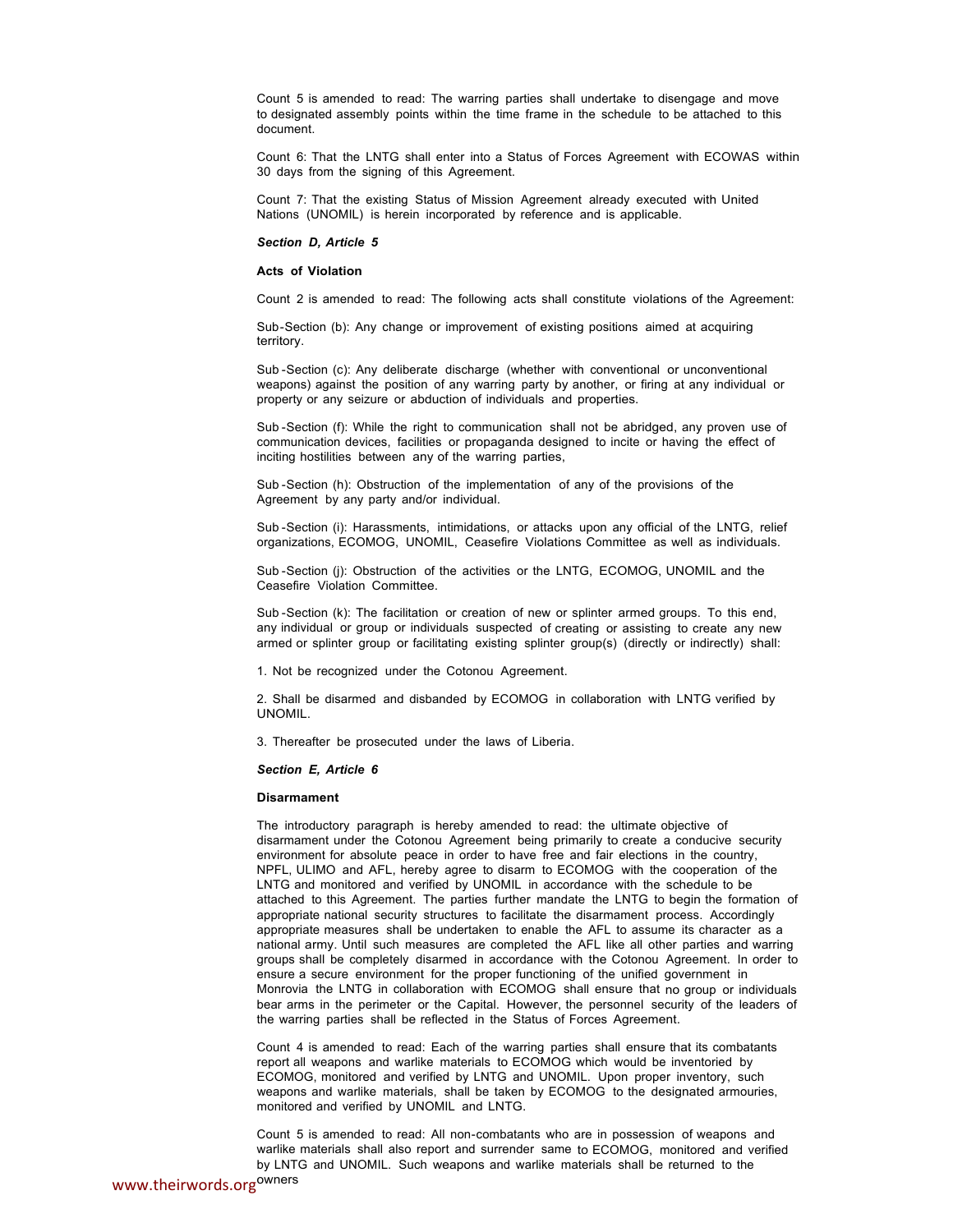after due registration, licensing and certification by the governing authority after elections.

Count 7 is amended to read: For the sole purpose of maintaining the ceasefire, ECOMOG shall conduct any search to recover lost or hidden weapons, observed and monitored by UNOMIL and LNTG.

*Section F, Article 7*

## **Encampment**

Count 1 is amended to read: The parties agree and fully commit themselves to the encampment of their combatants, and maintenance of command and control in encampment centres, established by ECOMOG, UNOMIL and LNTG in collaboration with the parties. The encampment centres shall, in addition to disarmament and demobilisation, serve as transit points for the further education, training and rehabilitation of said combatants.

#### *Section G, Article 8*

#### **Peace Enforcement Powers**

The following amendments are hereby made to wit:

1. That in the event any party, new armed group or splinter group and/or individuals refuse to desist from acts in violation of the Agreement, the LNTG in collaboration with ECOMOG shall have the power to use the necessary force available to compel compliance.

2. All violations of the ceasefire shall be reported to UNOMIL who shall, on immediate receipt of the information or violation, commence an investigation and make findings thereof. In the event the violation can be cured by the party, UNOMIL shall submit their findings to the Ceasefire Violation Committee. The Violation Committee shall invite the violating party(ies) for the purpose of having such party(ies) take corrective measures to cure violations within such time frame as may be stipulated by the Committee. Should the violating party not take the required corrective measures, and the use of peace enforcement powers are recommended against the violator - the LNTG in collaboration with ECOMOG shall thereupon take the necessary action.

## *Section H, Article 9*

#### **Demobilization**

Count 2 is amended to read: Further, the parties hereby call upon the LNTG, UN, OAU, ECOWAS and other international organizations and countries, to design a programme which recognizes the peculiarities of the parties and finances the process of demobilisation, retraining, rehabilitation and reintegration of all former combatants to normal social and community life.

Count 3 is amended to read: It is agreed that the LNTG, in collaboration with the parties shall immediately commence a community information or educational programme, explaining to the public by means of communication devices or any form of media, the essence and purpose of ceasefire, encampment, disarmament and demobilization. Such programme shall include other social institutions.

Count 4: Internal security arrangements including police, customs and immigration will be put in place immediately. Planning for restructuring and training of the AFL will be the responsibility of the LNTG, with the assistance of ECOWAS, United Nations and friendly governments.

#### *Section K, Article 12*

#### **Schedule of Implementation**

This article is amended to read: The attached schedule of implementation to be attached to this Agreement, including disarmament, encampment and demobilization of combatants, preparation of a Status of Forces Agreement, restructuring of AFL and dissolution of the parties drawn up by ECOMOG and UNOMIL in collaboration with the Parties, shall be given to each of the Parties prior to implementation. The Parties undertake that they will create no obstacles to the full implementation of any of the foregoing activities.

## **Part II Political Issues**

*Section B, Article 14*

*Count 7 is hereby amended to read thus:*

**Executive**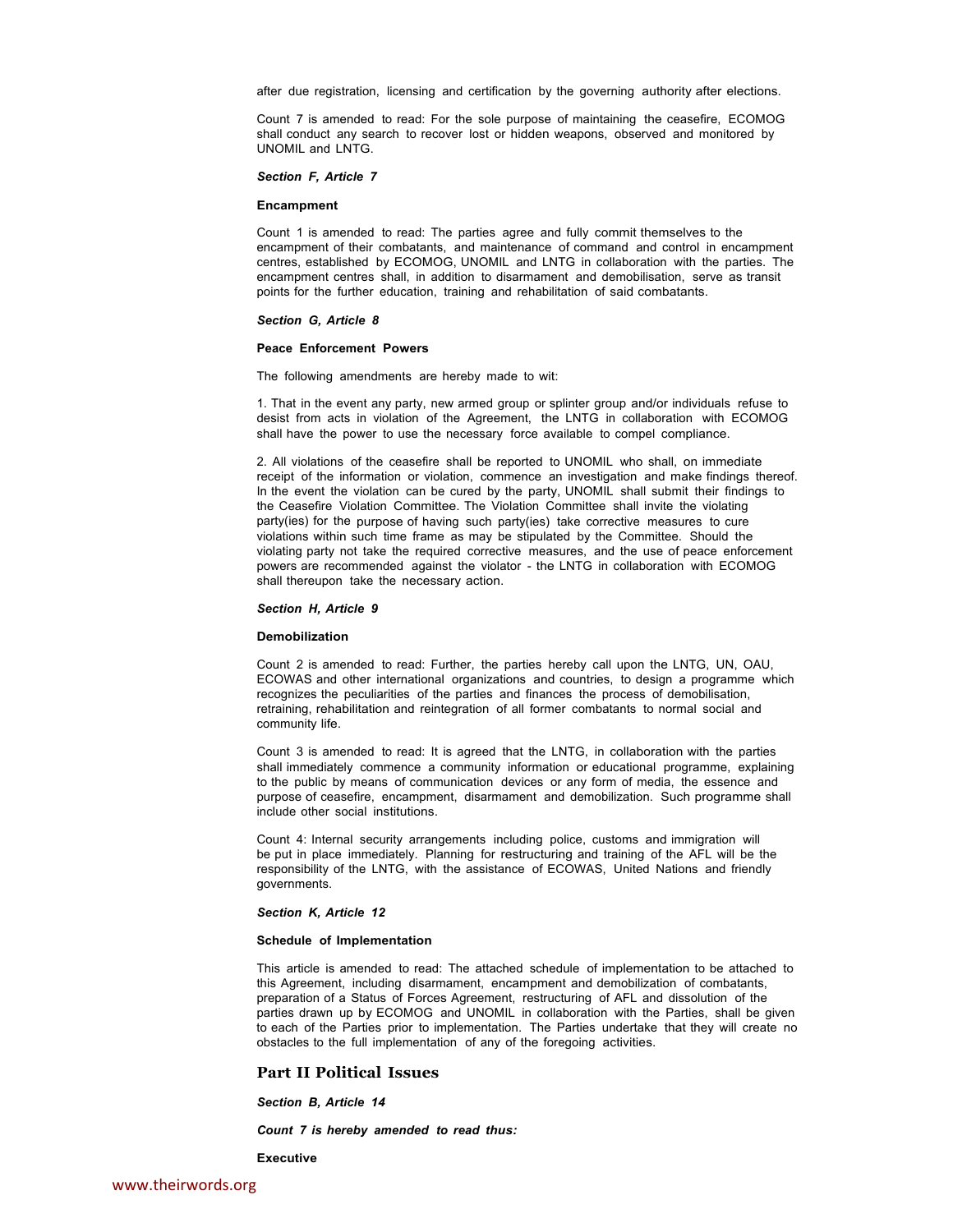(i) The Parties further agree that during the transitional period leading up to inauguration of an elected government, the executive powers of the Republic shall be vested in a five member Council of State which is hereby established. Each of the Parties (AFL, NPFL and ULIMO) shall appoint one member to the Council and the remaining two, representing unarmed Liberians, shall be chosen from among prominent Liberians, one appointed by the Liberian National Conference recently convened in Monrovia and the other by NPFL and ULIMO. The designation of Chairman and two Vice-Chairmen shall be determined through a process of elections to be carried out within 7 days of the signing of this Agreement. The new Council of State will be inducted under the auspices of the Chairman of ECOWAS or his representative within 14 days of the signing of this Agreement.

(ii) The Council of State shall conduct and be responsible for the day to day operations of government. All decisions shall be made on the basis of a simple majority.

(iii) The Council shall also devise and implement appropriate rules of procedure in respect of its operations, to be signed by all members on the occasion of their induction into office.

(iv) The parties hereby agree that the allocation of Ministries, Public Corporations and Autonomous Agencies as agreed by the Parties in Cotonou, Benin on November 3-5 1993 shall be maintained, taking into account existing factions in respect of existing vacancies. All boards of Public Corporations shall be constituted in accordance with the Acts creating said Corporations.

(v) In the case where the executive post is allocated to one party, the two deputy posts shall be allocated to the two other parties. In the case where there are more than two deputy posts in a given Ministry, Public Corporation or Autonomous Agency, the Council of State, shall appoint qualified Liberian citizens to occupy the third and or remaining deputy posts.

(vi) The Council of State shall also exercise its executive prerogative powers to appoint qualified citizens in all other subordinate presidential appointed posts in government as may be provided by law in consultation with the parties.

(vii) Each of the parties shall have the right to review the status of its appointees in the LNTG through the Council of State and any change in appointment by the Council of State, should follow as closely as possible the constitutional procedures. Once appointments have been made to the Council of State changes can only be effected for cause and then consistent with existing laws.

#### *Count 9 is amended to read:*

#### **Legislative**

(i) That the parties agree that the Transitional Legislative Assembly shall be a unicameral body composed of 48 members. The TLA is expanded by 13 eminent citizens selected through the Ministry of Internal Affairs from each of the 13 counties, and appointed by the Council of State.

(ii) The parties further agree that the TLA shall give consideration to providing appropriate benefits for the heads of warring parties.

## *Article 16*

#### *Count 2 is hereby amended to read:*

That the transitional government shall have a life span of approximately 16 months commencing from the date of installation of the five member Council of State.

#### *Count 3 is hereby amended to read:*

That General and Presidential Elections shall take place on October 10, 1995, and the newly elected Government shall be installed on the first Monday of 1996.

#### *Section H, Article 20*

The Parties agree that all provisions of the Cotonou Agreement not amended here are herein incorporated by reference and the same are hereby applicable and remain in full force and effect except for the below listed provisions:

(1) Part 1, Section A Art. 2 (2) Part 1, Section B Art. 3, Count 3 (3) Section D Art. 5 (d) (4) Part II Section A Art. 13 (5) Part 2, Section B Art. 14,4,6,7 i,ii,iii,iv